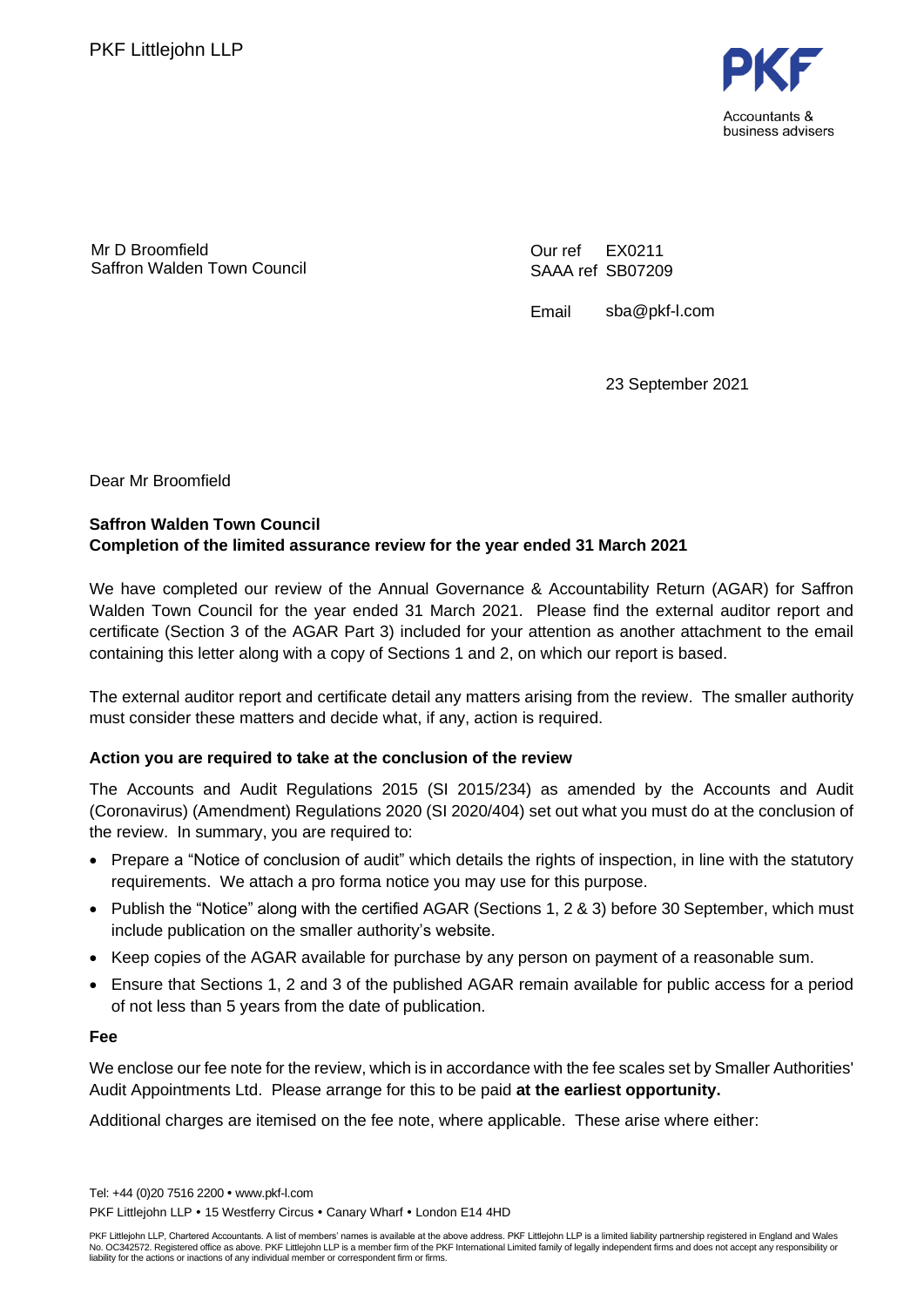- we were required to issue chaser letters and/or exercise our statutory powers due to a failure to provide an AGAR; or
- we had to seek clarification and/or correction to supporting documentation due to a mistake or omission by the smaller authority; or
- it was necessary for us to undertake additional work.

*Please return the remittance advice with your payment, which should be sent to:* **PKF Littlejohn LLP,**  Ref: Credit control (SBA), 5<sup>th</sup> Floor, 15 Westferry Circus, Canary Wharf, London, E14 4HD. Please include the reference EX0211 or Saffron Walden Town Council as a reference when paying by BACS.

### **Timetable for 2021/22**

Next year we plan to set a submission deadline for the return of the completed AGAR Part 3 and associated documents (or Certificate of Exemption) in the usual way and this is expected to be Friday 1 July 2022. It is anticipated that the instructions will be sent out during March 2022, subject to arrangements for the 2021/22 AGARs and Certificates of Exemption being finalised by Smaller Authorities' Audit Appointments Limited (SAAA). Our instructions will cover any changes about which smaller authorities need to be aware.

- The smaller authority must inform the electorate of a single period of 30 working days during which public rights may be exercised. This information **must be published at least the day before** the inspection period commences;
- The inspection period **must** include the first 10 working days of July 2022, i.e. 1 to 14 July inclusive. In practice this means that public rights may be exercised:
	- o at the earliest, between Friday 3 June and Thursday 14 July 2022; and
	- o at the latest, between Friday 1 July and Thursday 11 August 2022.

As in previous years, in order to assist you in this process we plan to include a pro forma template notice with a suggested inspection period on our website. On submitting your AGAR and associated documentation, as was the case for this year, we will need you to either confirm that the suggested dates have been adopted or inform us of the alternative dates selected.

### **Feedback on 2020/21**

Please note that if you wish to provide feedback, our satisfaction survey template can be used, which is available on our website on this page: [https://www.pkf-l.com/services/limited-assurance-regime/useful](https://www.pkf-l.com/services/limited-assurance-regime/useful-information-and-links/)[information-and-links/](https://www.pkf-l.com/services/limited-assurance-regime/useful-information-and-links/)

Yours sincerely

 $AFLHQLHQ$ 

PKF Littlejohn LLP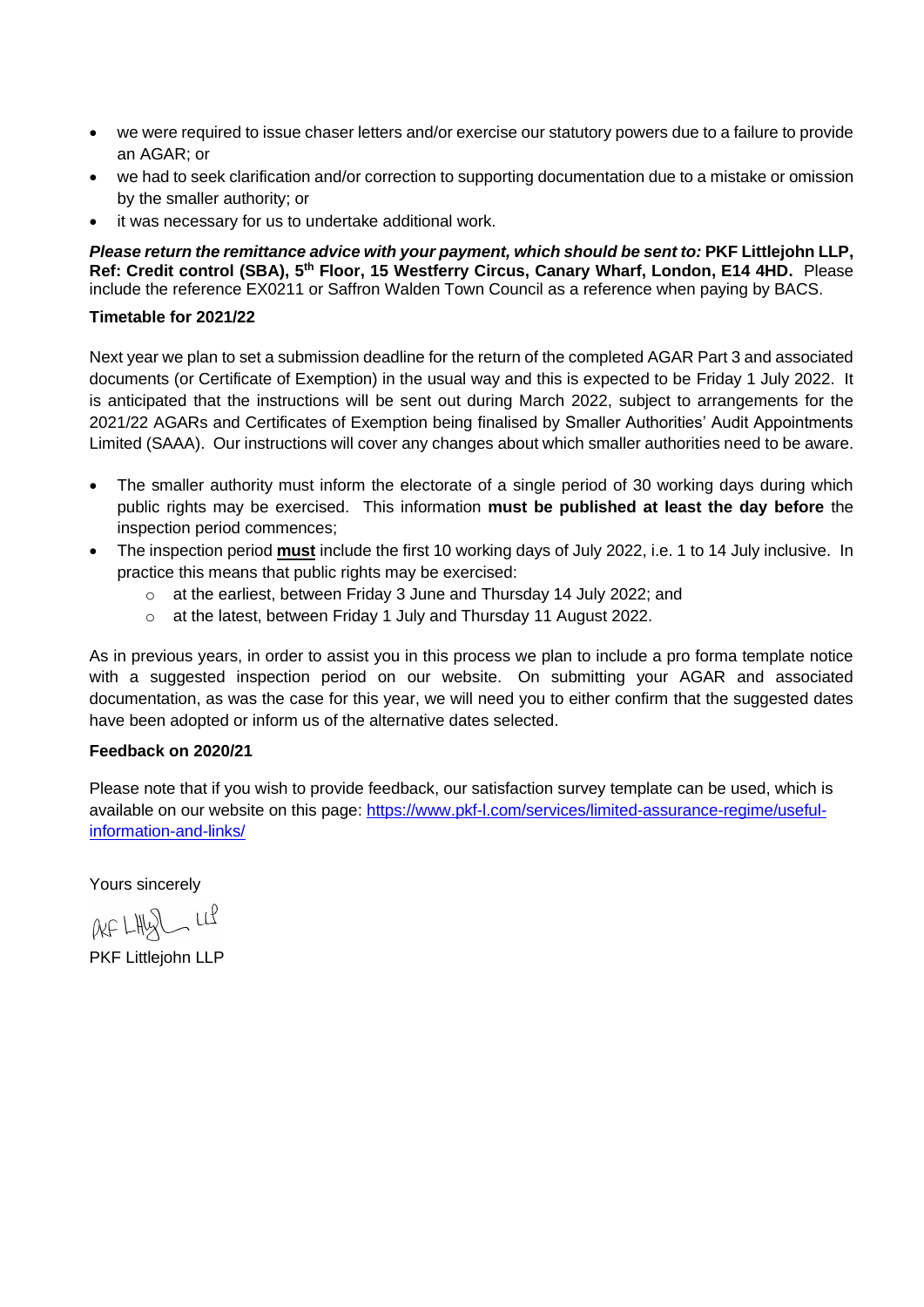## **Saffron Walden Town Council**

## **Notice of conclusion of audit**

## **Annual Governance & Accountability Return for the year ended 31 March 2021**

Sections 20(2) and 25 of the Local Audit and Accountability Act 2014

Accounts and Audit Regulations 2015 (SI 2015/234)

|                           |                                                                                                                                                                               | <b>Notes</b>                                                                                                                                                                                                                                                                                                                     |
|---------------------------|-------------------------------------------------------------------------------------------------------------------------------------------------------------------------------|----------------------------------------------------------------------------------------------------------------------------------------------------------------------------------------------------------------------------------------------------------------------------------------------------------------------------------|
| 1.                        | The audit of accounts for Saffron Walden Town Council for the year<br>ended 31 March 2021 has been completed and the accounts have been<br>published.                         | This notice and Sections 1, 2 & 3<br>of the AGAR must be published<br>by 30 September. This must<br>include publication on the<br>smaller authority's website.<br>The smaller authority must<br>decide how long to publish the<br>Notice for: the AGAR and<br>external auditor report must be<br>publicly available for 5 years. |
| 2.                        | The Annual Governance & Accountability Return is available for<br>inspection by any local government elector of the area of Saffron Walden<br>Town Council on application to: |                                                                                                                                                                                                                                                                                                                                  |
| (a)                       | <u> 1989 - Johann John Stoff, deutscher Stoffen und der Stoffen und der Stoffen und der Stoffen und der Stoffen u</u>                                                         | (a) Insert the name, position and<br>address of the person to whom<br>local government electors should<br>apply to inspect the AGAR                                                                                                                                                                                              |
| (b)                       |                                                                                                                                                                               | (b) Insert the hours during which<br>inspection rights may be<br>exercised                                                                                                                                                                                                                                                       |
| 3.                        | Copies will be provided to any person on payment of $f_{\text{max}}$ (c) for each<br>copy of the Annual Governance & Accountability Return.                                   | (c) Insert a reasonable sum for<br>copying costs                                                                                                                                                                                                                                                                                 |
| Announcement made by: (d) |                                                                                                                                                                               | (d) Insert the name and position of<br>person placing the notice                                                                                                                                                                                                                                                                 |
| Date of announcement: (e) |                                                                                                                                                                               | (e) Insert the date of placing of the<br>notice                                                                                                                                                                                                                                                                                  |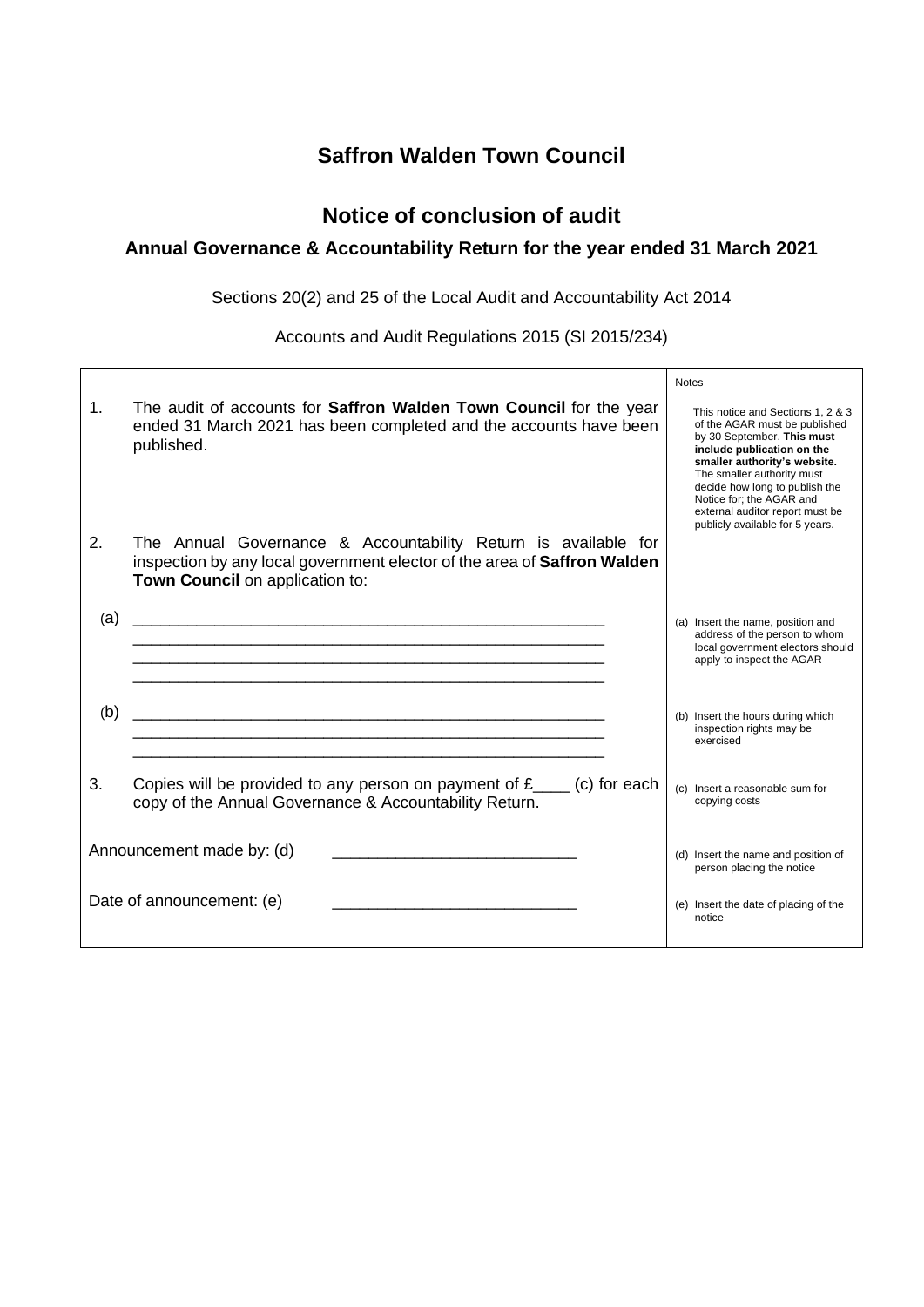

Mr D Broomfield Saffron Walden Town Council Our ref SAAA ref Invoice no: SB20213108 EX0211 SB07209 VAT no: GB 440 4982 50

Email [sba@pkf-l.com](mailto:sba@pkf-l.com)

23 September 2021

# **INVOICE**

Professional services rendered in connection with the following: Limited assurance review of Annual Governance & Accountability Return for year ended 31 March 2021 £2,000.00 Additional charges (where applicable) as detailed on attached appendix A  $\qquad 20.00$ Additional fees (where applicable) as detailed by separate cover  $£0.00$ TOTAL NET £2,000.00  $VAT \ @ \ 20\%$   $\epsilon$ 400.00

TOTAL PAYABLE **EXAMPLE EXAMPLE EXAMPLE EXAMPLE EXAMPLE EXAMPLE EXAMPLE EXAMPLE** 

## **PAYMENT IS DUE ON RECEIPT OF INVOICE**

**For payments by cheque, please return the remittance advice with your payment to: PKF Littlejohn LLP, Credit Control (SBA), 5 th Floor, 15 Westferry Circus, Canary Wharf, London E14 4HD**

**For payments by credit transfer, our bank details are:-**

**HSBC Bank plc Sort Code: 40-02-31 Account number: 11070797 Account Name: PKF Littlejohn LLP Please include EX0211 or Saffron Walden Town Council as the reference.**

**For account queries, contact [creditcontrol@pkf-l.com.](mailto:creditcontrol@pkf-l.com)**

Tel: +44 (0)20 7516 2200 www.pkf-l.com PKF Littlejohn LLP . 15 Westferry Circus . Canary Wharf . London E14 4HD

PKF Littlejohn LLP, Chartered Accountants. A list of members' names is available at the above address. PKF Littlejohn LLP is a limited liability partnership registered in England and Wales<br>No. OC342572. Registered office a liability for the actions or inactions of any individual member or correspondent firm or firms.